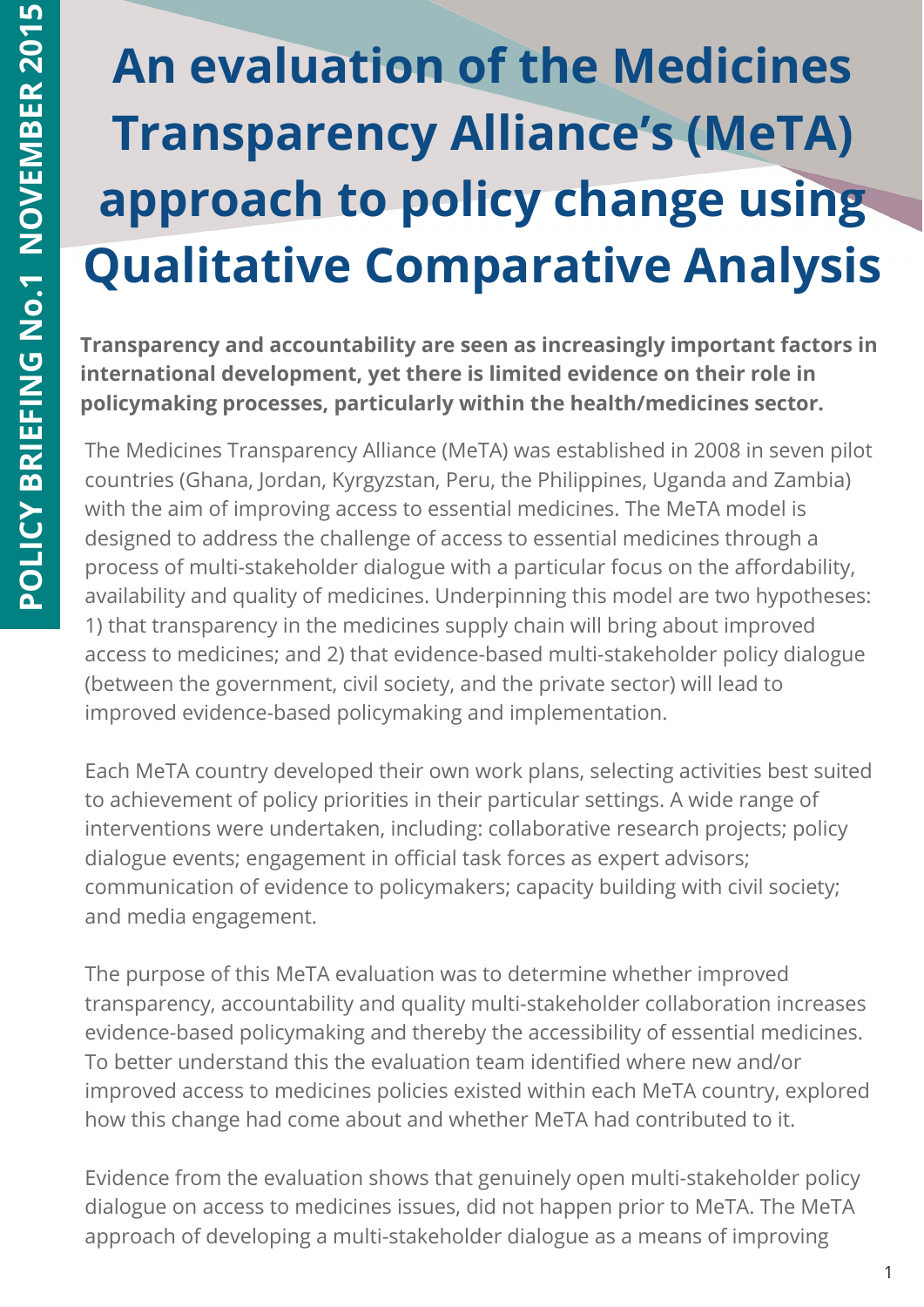accountability and thereby evidence-based policymaking in the medicines sector, was a valid one which led to success in various contexts.

 approach, the "beating heart" of MeTA, is important to policy change. However, The evaluation found that when transparency is framed as a set of principles that support the multi-stakeholder approach it has more importance than when framed more narrowly as data collection and dissemination activities. This suggests that MeTA's strength lies not in its ability to generate data *per se* but in how that data is used as an integral part of multi-stakeholder policy dialogue. The multi-stakeholder multi-stakeholder engagement on its own, is not sufficient to effect change.

The evaluation concludes that MeTA has made a unique and significant contribution to establishing a platform were actors from civil society, the public and private sectors can engage in meaningful access to medicines policy dialogue and that this has prompted positive change.

## **Main Messages**

- An evaluation using qualitative comparative analysis (QCA) demonstrated that MeTA was successful in improving access to medicine policy in a number of countries
- Where there has been success it has been in contexts where policymakers identify and prioritise access to medicine as a key problem that needs to be resolved and where multi-stakeholder platforms encouraged dialogue on this issue
- In those countries that were successful, communication of evidence on essential medicines was prioritised (e.g. position papers to present policy solutions to access to medicines issues, the chairing and facilitation of key policy processes, and the convening of policymakers on medicines quality issues)
- Consistent stakeholder engagement and civil society capacity to engage in policy dialogue were important for success. Where little civil society capacity existed at the outset of the project this needed to be built by MeTA
- MeTA countries have improved access to medicines policy even when the political will for change among higher levels of government was unclear or discontinuous. This is attributed to its ability to engage civil servants and technocrats
- Multi-stakeholder engagement was found to be a stronger predictor of positive change than transparency per se. However, the generation and sharing of accurate information among different stakeholders supported the process of dialogue
- MeTA has contributed significantly to the realisation of consistent multistakeholder engagement on access to medicines issues. Key informants affirm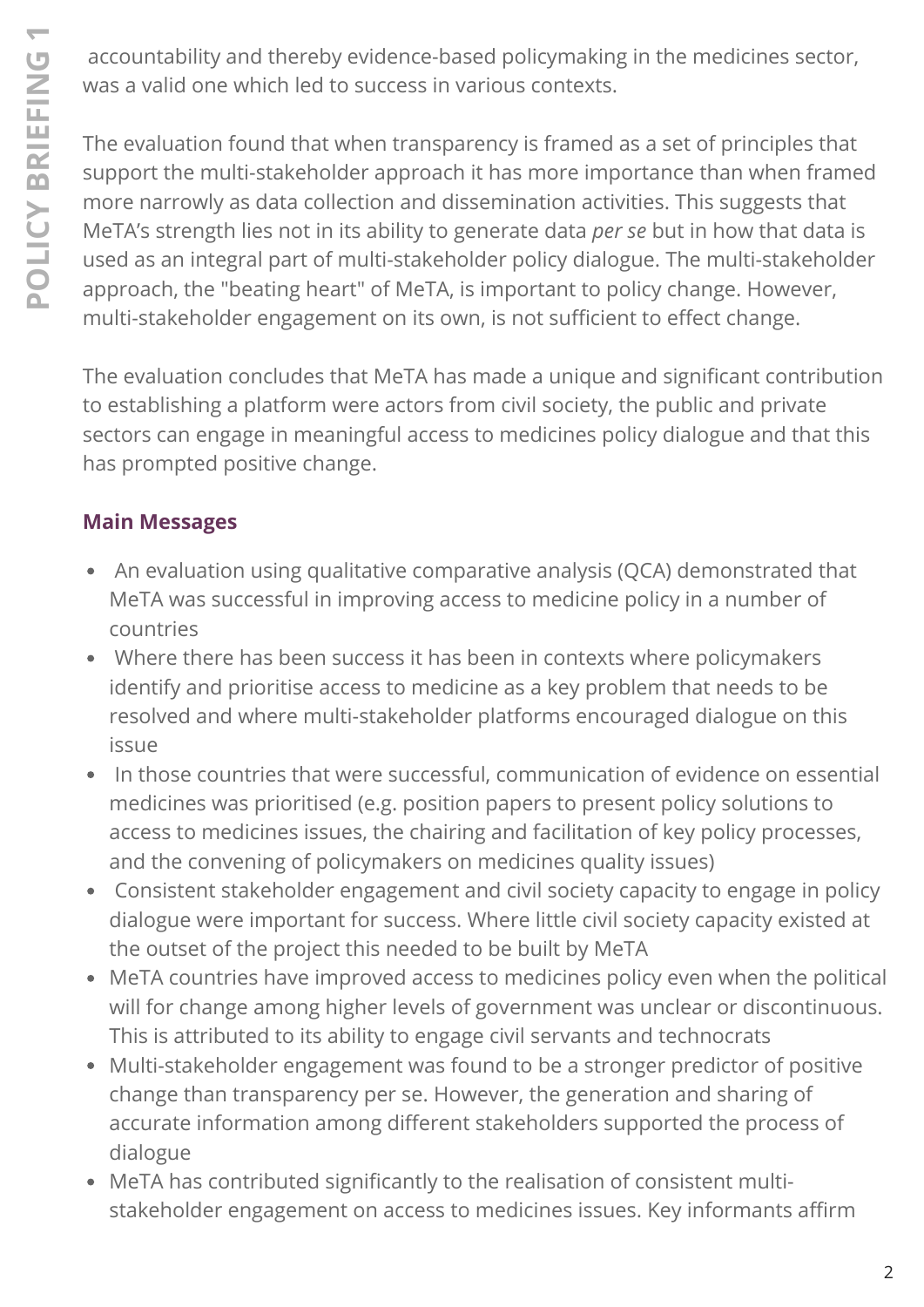that such multi-stakeholder policy dialogue did not happen prior to MeTA's inception

The MeTA model of multi-stakeholder engagement has led to more constructive dialogue between civil society and other MeTA stakeholders, particularly government. MeTA has provided civil society with an inside track approach to influencing government on medicines issues and has supported a shift in perceptions, with several government key informants referring to civil society organisations as strategic allies, whereas before they viewed them as 'noise makers'

## **Methods**

## What is QCA?

The method used in this evaluation was innovative, applying qualitative comparative analysis (QCA), one of only a handful of evaluations of development programmes using this approach. QCA is a case-oriented comparative approach that combines in-depth case studies with the identification and interpretation of causal patterns (see Befani, 2013). The QCA approach enables the systematic comparison of cases, with each case viewed holistically as a complex configuration. Through the application of QCA the evaluation team sought to identify what factors, and combinations of factors were important to MeTA's success, to support the assessment of MeTA's hypotheses. A configuration is a specific combination of factors, known as conditions, which are postulated to produce a given outcome. In QCA outcomes are the products of combinations of conditions or 'causal packages'. As such, QCA recognises that causality can be non-linear and complex, involving packages of several contributing conditions for an outcome to be achieved.

**Development of a theoretical framework:** At the outset of the evaluation the team developed a theoretical framework - or a theory of change - which described how evidence-based policymaking in the medicines sector occurs and identified from theory a range of conditions believed to be important to success. The framework is based largely on the agenda-setting model developed by John Kingdon. Kingdon identifies three process 'streams' that influence how policy agendas are set:

- 1. Problem stream: conditions within this stream explain how social conditions come to be defined as a problem to policymakers;
- 2. Policy stream: which identifies conditions important in describing how policy solutions are generated; and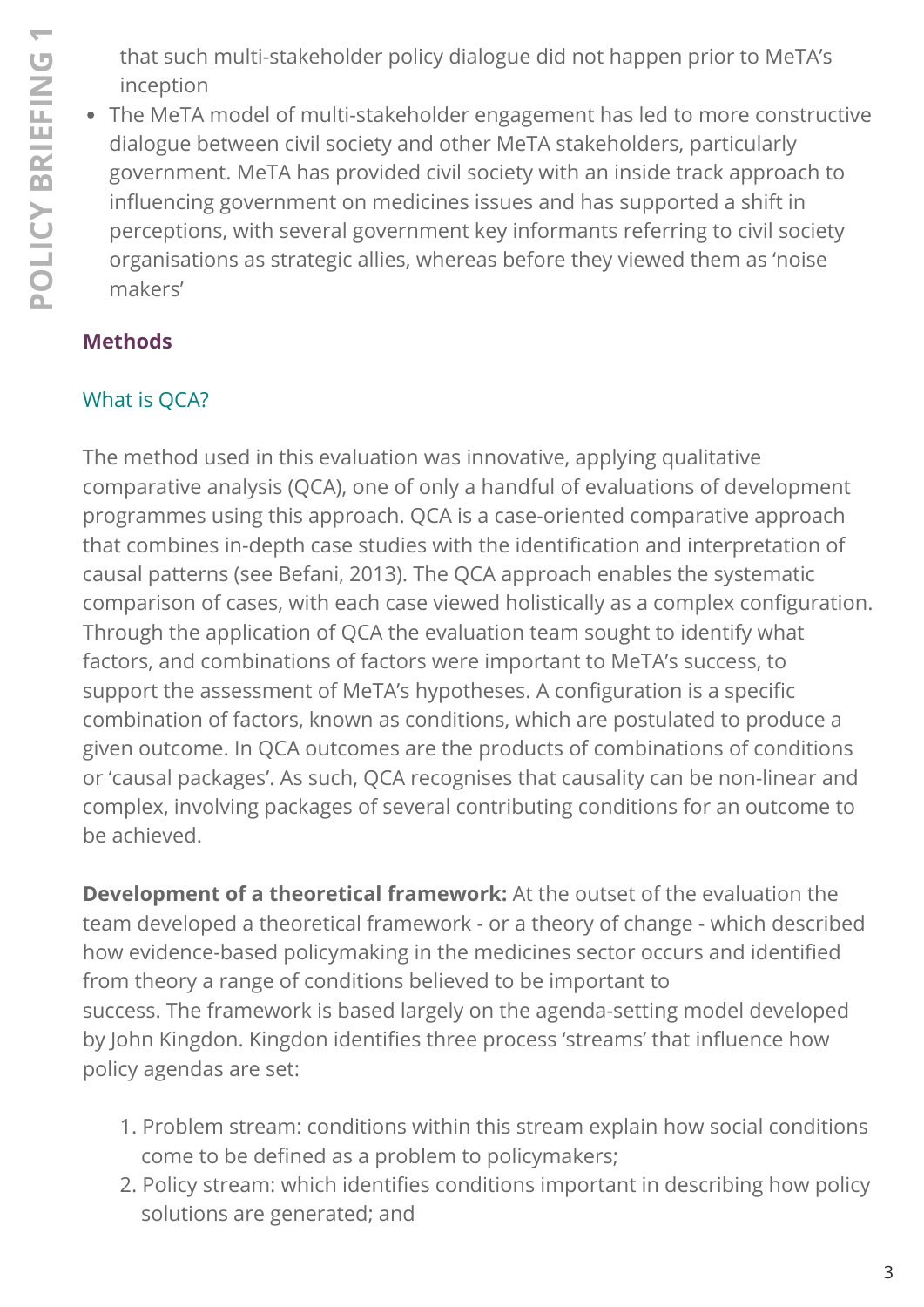3. Political stream: Contains conditions thought to describe how political will is influenced.

For each stream, the evaluation team identified an intermediate outcome, as well as categorising conditions into those considered proximate, or easy to influence, and those which are remote, or difficult to influence. According to Kingdon's theory at least two of the streams must converge to open a window through which policy change can occur.

**Testing the theoretical framework against the MeTA cases:** The evaluation team tested the theory of change against available secondary evidence from the MeTA countries through the application of QCA. They identified which conditions and which configurations, were important or necessary to success within each stream and ultimately in achievement of the long-term outcome.

**Collection of primary data:** The evaluation team selected Kyrgyzstan, Uganda and Zambia to visit to collect more data through key informant interviews. Here primary data helped to refine conditions and in understanding the contribution MeTA made in realisation of conditions within each stream. Analysis of transcripts was done by coding recurring themes in the data around emerging issues. During the coding process the evaluators regularly assessed coding categories to ensure internal homogeneity and external heterogeneity (convergence and divergence of themes within the data). Further information on what was discovered in these countries can be found in the final report and country-specific briefs.

## Limitations

- In QCA the ratio of conditions to cases should be small to assist in identifying key causal configurations. However this evaluation only had seven cases and thirteen relevant conditions. The evaluation team mitigated this limitation through the use of intermediate outcomes, however they still had to limit the number of conditions included;
- QCA requires a complete dataset. This means that the team could not include conditions for which they had data in some countries only. The evaluation team tried to capture such omitted conditions through the more nuanced contribution analysis of their three country case studies;
- QCA does not deal well with temporal effects. The analysis is a snapshot in time, and whether different outcomes are likely to occur in the near future is not well covered;
- Scoring each condition rigidly as present or absent could be viewed as a limitation. Here success and failure needed to be defined in such a way to make scoring against each condition transparent and easy to achieve. The evaluation team increased the number of conditions and used intermediate outcomes to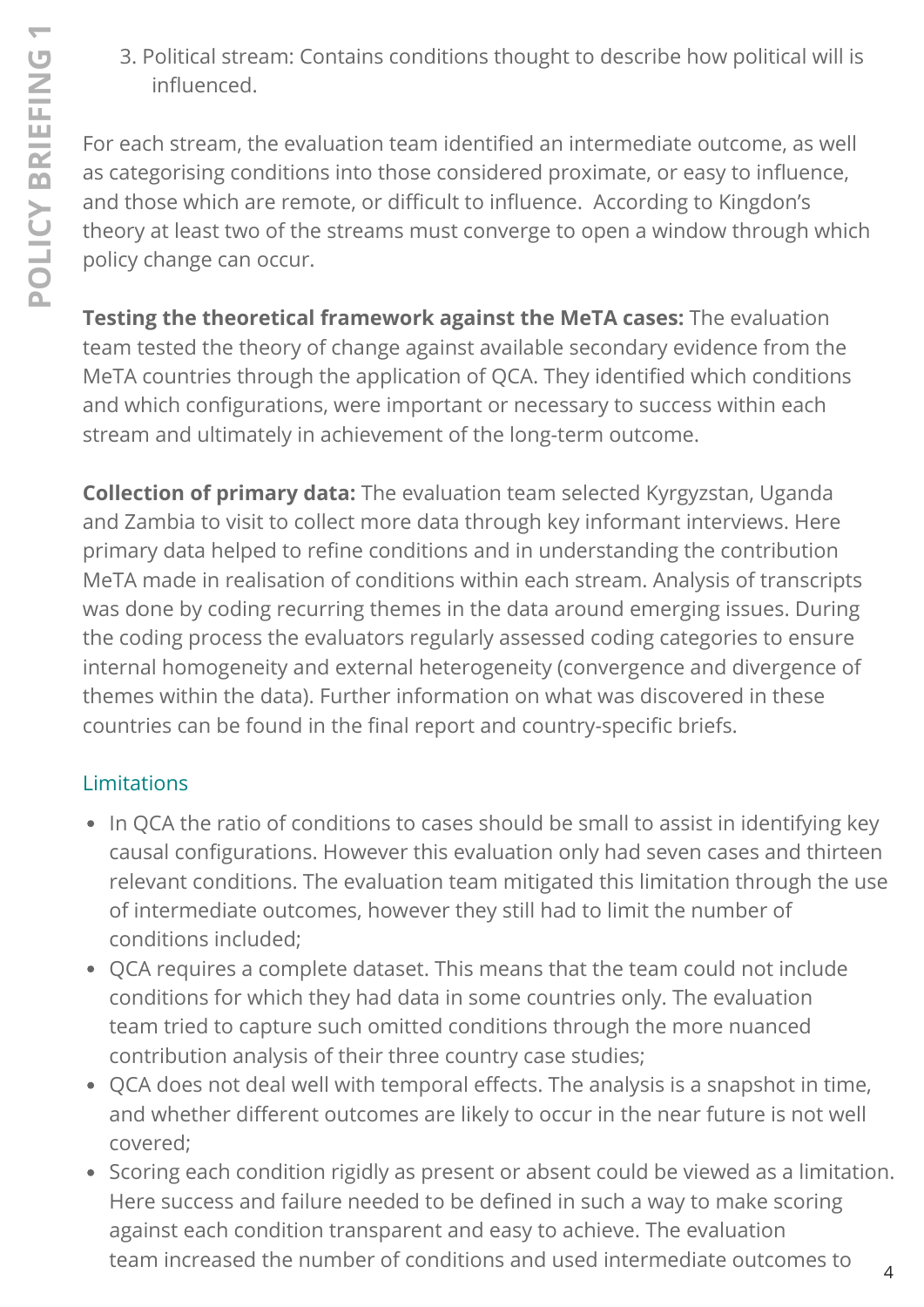help introduce a more nuanced approach but this may still be perceived as too imprecise; and

Not all countries were visited and of the four countries the evaluation team were not able to visit their datasets are largely built upon MeTA reporting.

## **Findings**

Findings from a contribution analysis, focused on three countries visited by the evaluation team (Kyrgyzstan, Uganda and Zambia), found that, on balance, MeTA in these cases had focused on the right range of activities. Of particular importance was MeTA's contribution to the realisation of consistent multistakeholder engagement on access to medicine issues.

The empirical evidence from the MeTA cases confirms our theoretical framework. Of the six countries who achieved the long-term outcome, all had at least two of the three process streams present, as measured by presence of the intermediate outcomes.

#### Which of Kingdon's streams matter?

Of the three streams, we found two to be critical, the problem and policy streams. Success at the long-term outcome level was contingent on the problem and policy streams being present. Countries which did not see results in the political stream were still able to achieve the long-term outcome through success in the other two streams.

#### What happened in countries that achieved their long term outcome?

In the three countries where we observed presence of the long-term outcome, without presence of the political stream (Jordan, Peru, Zambia), we observed that MeTA managed to develop close working relationships with senior civil servants and this success in the policy stream appears to have been more important than securing high-level political power backing.

**Problem stream:** We tested the three identified conditions within the problem stream and found one to be essential: **effective communication of access to medicines priorities to policymakers**. Six out of seven countries which had this condition present achieved the intermediate outcome within this steam. How priorities were communicated varied. For example, in Kyrgyzstan, during the development of the Data Programme related to the State Drug Policy, MeTA organised and lead a series of roundtables. In Peru, MeTA communicated a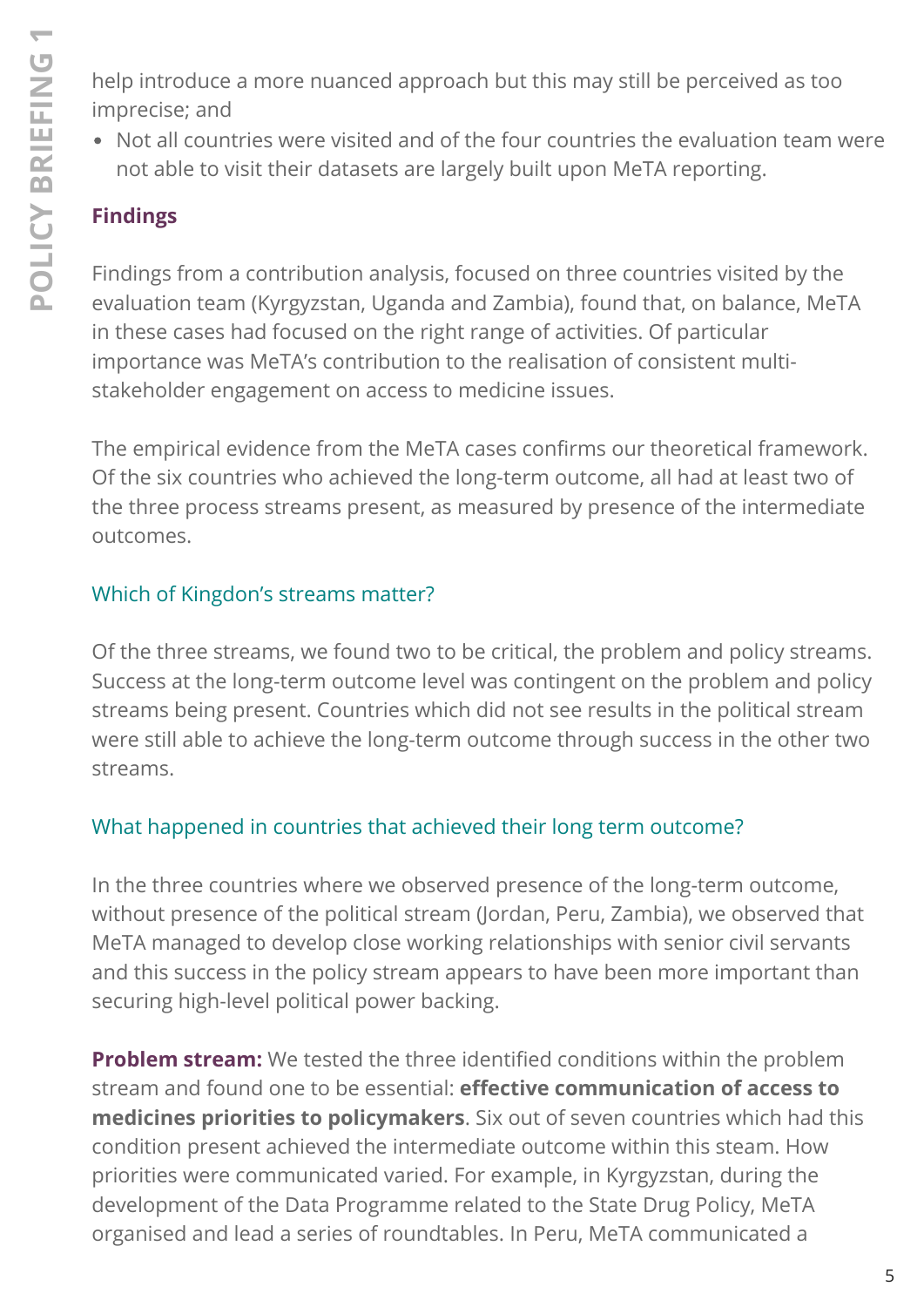number of policy priorities to the Ministry of Health. And in the Philippines, MeTA studies were routinely followed up with policymakers to explore policy solutions. However, the evaluation team note their understanding is incomplete. In Jordan, none of the three conditions were present, yet the intermediate outcome was achieved. This implies that there are other factors that have not been identified and included in the analysis that can lead to presence of the intermediate outcome. That said, the model works well in the other six cases.

**Policy stream:** The evaluation team sought to understand what needed to be in place to ensure active multi-stakeholder policy dialogue on access to medicines issues. They tested four identified conditions within this stream and found that no single condition was necessary but that a number of configurations of conditions did lead to success. Two conditions were important, **civil society capacity to engage** and **consistent multi-stakeholder engagement**.

Civil society capacity to engage was found to be sufficient for the achievement of active multi-stakeholder dialogue on access to medicines issues. This supports the MeTA approach which paid significant attention to developing civil society capacity. In Uganda, civil society currently chairs the MeTA council and civil society members were identified as policy entrepreneurs. In Zambia, MeTA has completed a number of activities to build civil society capacity.

The evaluation also found that **consistent multi-stakeholder engagement** was a key driver of success. This condition was present in five out of six cases where the outcome was achieved. This indicates that continuous participation by all stakeholder groups – and the same individuals within those – is essential in order to achieve active multi-stakeholder policy dialogue on access to medicines issues. In the one country where the intermediate outcome was achieved without consistent multi-stakeholder engagement (Uganda), this was thanks to rotating chairmanship between stakeholder groups. In practice, the clear system of rotating co-chairs in the country has worked as an alternative mechanism to ensuring consistency in engagement by all groups.

**Political stream:** While the political stream has been shown to be less important in the analysis, the evaluation found each MeTA country visited had undertaken some activities within this stream. The evaluation tested four conditions within this stream and found that **electoral accountability** and the **absence of public pressure to highlight access to medicines issues** were necessary to achieve political support for addressing these issues.

Electoral accountability is a remote condition that is difficult for MeTA to influence. It is not surprising that no activities were found to focus on this condition.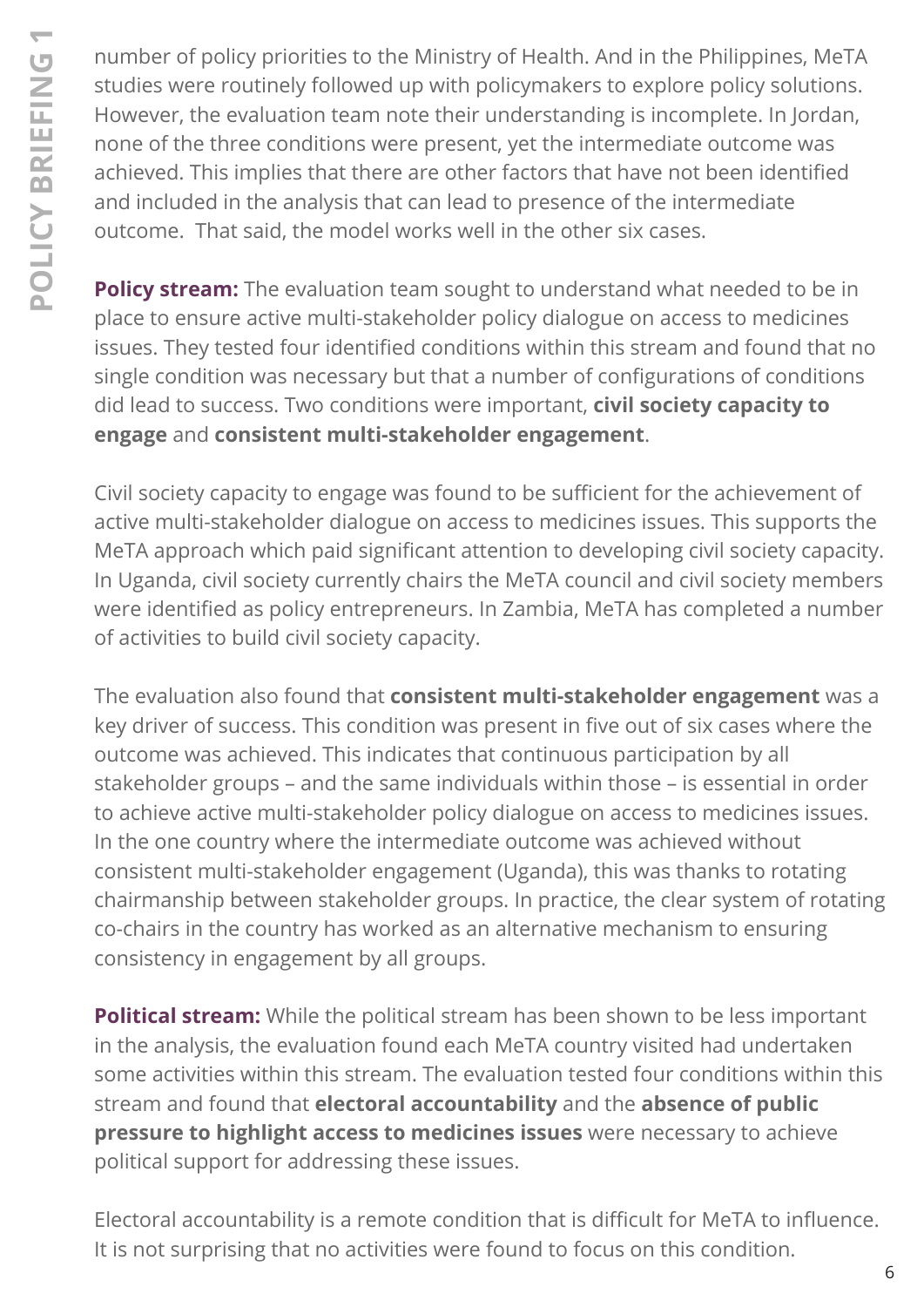Nevertheless, electoral accountability was found to be a key driver of political support for issues that are important to the general population, such as access to medicines. Without electoral accountability, political support for addressing access to medicines issues was found to fluctuate, as in Jordan or Kyrgyzstan.

Absence of public pressure to highlight access to medicines issues was also important. Within the cooperative MeTA approach, combative civil society campaigning can be counterproductive. In the three countries that demonstrated the highest level of political support (Kyrgyzstan, the Philippines and Zambia), this support was generated through cooperation between MeTA and the government. In Ghana and Uganda, on the other hand, public pressure generated a reaction from high-ranking political figures; however, this reaction was sporadic and did not lead to continuous support.

Given that the political stream was found to be less important for achieving improved evidence-based policymaking, less weight should be placed on the findings presented here.

#### **Recommendations**

These recommendations are for donors and implementers who are considering using a similar approach to policy change as MeTA:

- Within the problem stream, there should be a focus on communication and engagement activities with access to medicines policymakers. This underscores the importance of a quality stakeholder analysis to ensure key policymakers are engaged from the outset. Within the policy stream, activities focused on consistent multi-stakeholder engagement on access to medicine issues and on building civil society capacity to engage are important. Ensuring adequate resourcing of management structures that facilitate the multi-stakeholder process is critical;
- It is important to focus on activities that provide stakeholders with credible data to engage in multi-stakeholder policy dialogue rather than for use in general public awareness raising. In the case of Zambia and Uganda, for instance, a lot of effort went into public education, which was deemed to not have increased MeTA's chances of policy success at country level; and
- A key ingredient to active multi-stakeholder dialogue within the MeTA programme was civil society capacity to engage in policy exchanges. Where civil society is considered weak in this area, capacity building may be necessary. The multi-stakeholder approach takes time to implement and for trust to be built. This approach should only be considered in programmes with long-time horizons (e.g. more than five years).